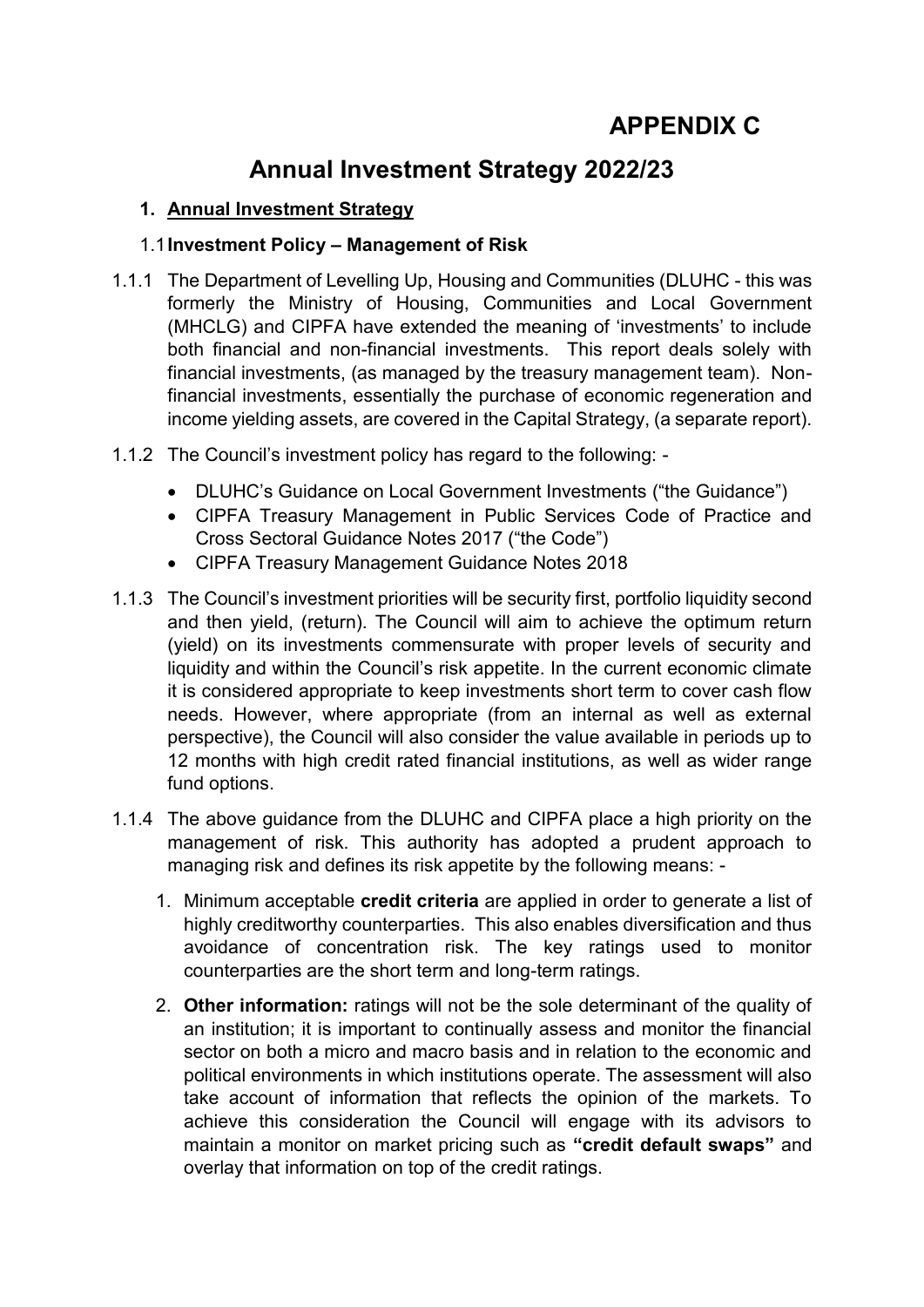- 3. **Other information sources** used will include the financial press, share price and other such information pertaining to the financial sector in order to establish the most robust scrutiny process on the suitability of potential investment counterparties.
- 4. This authority has defined the list of **types of investment instruments** that the treasury management team are authorised to use. There are two lists in appendix C1 under the categories of 'specified' and 'non-specified' investments.
	- **Specified investments** are those with a high level of credit quality and subject to a maturity limit of one year or have less than a year left to run to maturity if originally they were originally classified as being non-specified investments solely due to the maturity period exceeding one year.
	- **Non-specified investments** are those with less high credit quality, may be for periods in excess of one year, and/or are more complex instruments which require greater consideration by Members and officers before being authorised for use.
- 5. **Non-specified investments limit.** The Council has determined that it will limit the maximum total exposure to non-specified investments as being £6.86 million of the total investment portfolio, (see Appendix C1).
- 6. **Lending limits**, (amounts and maturity), for each counterparty will be set through applying the matrix table in paragraph 1.2.6.
- 7. **Transaction limits** are set for each type of investment in 1.2.6.
- 8. This authority will set a limit for the amount of its investments which are invested for **longer than 365 days**, (see paragraph 1.4.6).
- 9. Investments will only be placed with counterparties from countries with a specified minimum **sovereign rating**, (see paragraph 1.3.1).
- 10.This authority has engaged **external consultants**, to provide expert advice on how to optimise an appropriate balance of security, liquidity and yield, given the risk appetite of this authority in the context of the expected level of cash balances and need for liquidity throughout the year.
- 11.All investments will be denominated in **sterling.**
- 12.**Statutory override on pooled investments**. As a result of the change in accounting standards for 2018/19 under IFRS 9, the Ministry for Housing, Communities and Local Government (MHCLG) agreed a temporary override to allow English Local Authorities time to adjust their portfolio of all pooled investments, by announcing a statutory override to delay implementation of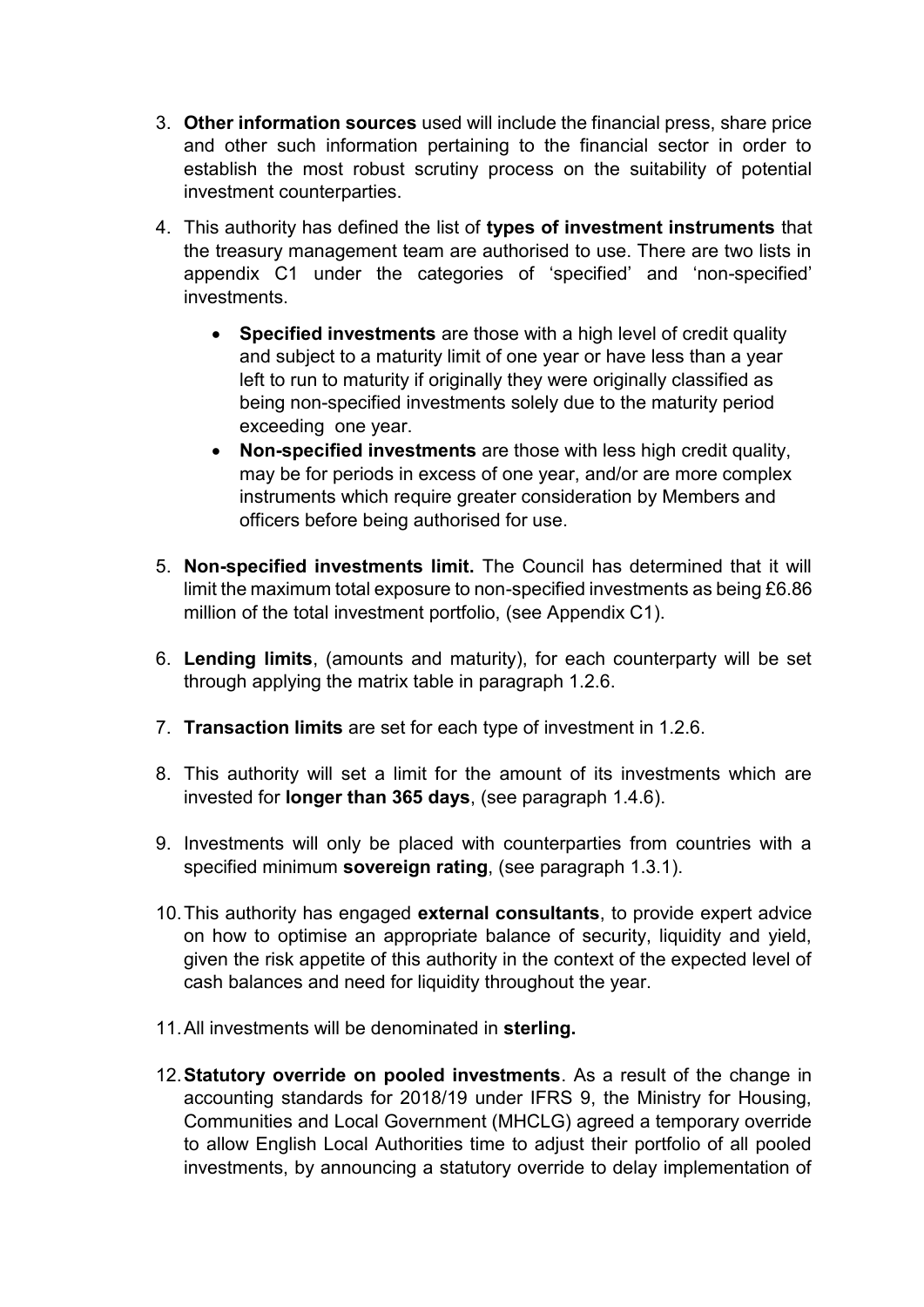IFRS 9 for five years commencing from April 2018. The Council will use the statutory override to account for any changes in the fair value on its pooled investments. For the Council's Money Market Fund investments, the change in fair value was immaterial in 2020/21.

- 13.**Investments in equity instruments designated at fair value through other comprehensive income**. Upon transition to IFRS9 – Financial Instruments on 1 April 2018, the Council elected to designate the CCLA Property Fund investment (£0.5m) and the CCLA Diversified Income Fund (£1m) as fair value through other comprehensive income. These investments are eligible for the election because they meet the definition of equity instruments in paragraph 11 of IAS32 and are neither held for trading (the Council holds this investment as a long term strategic investment) nor contingent consideration recognised by an acquirer in a business combination to which IFRS3 applies. They are not considered to be puttable instruments because the Council does not have a contractual right to put the instrument back to the issuer for cash. The Council currently holds £1.5m in the CCLA Property Fund and £2m in the CCLA Diversified Income Fund.
- 1.1.5 However, this authority will also pursue **value for money** in treasury management and will monitor the yield from investment income against appropriate benchmarks for investment performance, (see paragraph 1.5.1). Regular monitoring of investment performance will be carried out during the year.
- 1.1.6The above criteria are unchanged from last year.

## 1.2**Creditworthiness Policy**

- 1.2.1 This Council applies the creditworthiness service provided by Link Group. This service employs a sophisticated modelling approach utilising credit ratings from the three main credit rating agencies - Fitch, Moody's and Standard & Poor's. The credit ratings of counterparties are supplemented with the following overlays:
	- "watches" and "outlooks" from credit rating agencies;
	- CDS spreads that may give early warning of likely changes in credit ratings;
	- sovereign ratings to select counterparties from only the most creditworthy countries.
- 1.2.2 This modelling approach combines credit ratings, and any assigned Watches and Outlooks in a weighted scoring system which is then combined with an overlay of CDS spreads. The end product of this is a series of colour coded bands which indicate the relative creditworthiness of counterparties. These colour codes are used by the Council to determine the suggested duration for investments. The Council will, therefore, use counterparties within the following durational bands: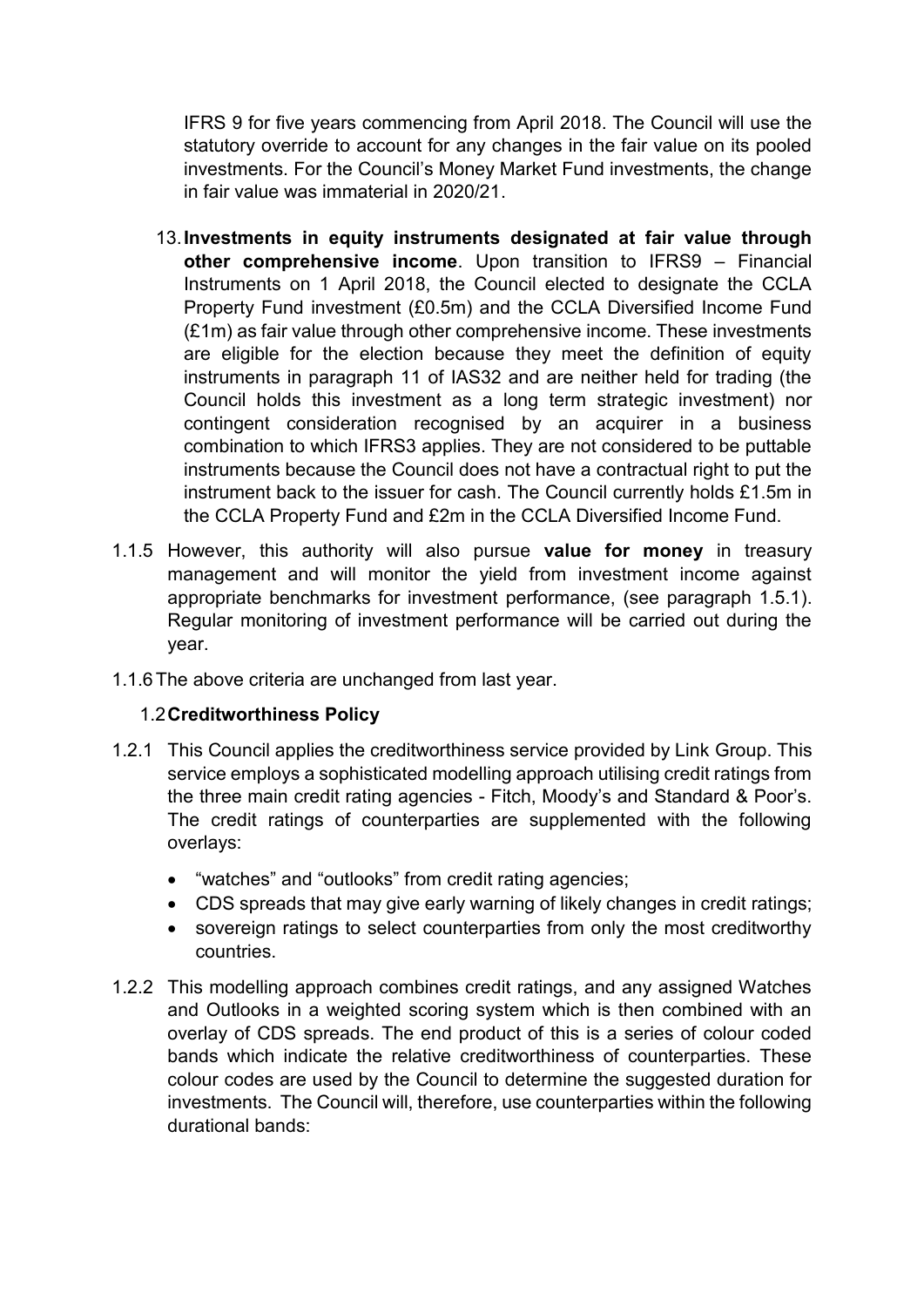- Yellow 5 years \*
- Dark pink 5 years for Ultra-Short Dated Bond Funds with a credit score of 1.25
- Light pink 5 years for Ultra-Short Dated Bond Funds with a credit score of 1.5
- Purple 2 years
- Blue 1 year (only applies to nationalised or semi nationalised UK Banks)
- Orange 1 year
- Red 6 months
- Green 100 days
- No colour not to be used
- 1.2.3 The Link creditworthiness service uses a wider array of information other than just primary ratings. Furthermore, by using a risk weighted scoring system, it does not give undue preponderance to just one agency's ratings.
- 1.2.4 Typically, the minimum credit ratings criteria the Council use will be a short term rating (Fitch or equivalents) of F1 and a long term rating of A-. There may be occasions when the counterparty ratings from one rating agency are marginally lower than these ratings but may still be used. In these instances, consideration will be given to the whole range of ratings available, or other topical market information, to support their use.
- 1.2.5 All credit ratings will be monitored on a real-time basis*.* The Council is alerted to changes to ratings of all three agencies through its use of the creditworthiness service.
	- if a downgrade results in the counterparty / investment scheme no longer meeting the Council's minimum criteria, its further use as a new investment will be withdrawn immediately.
	- in addition to the use of credit ratings the Council will be advised of information in movements in Credit Default Swap spreads against the iTraxx European Financials benchmark and other market data on a daily basis via its Passport website, provided exclusively to it by Link. Extreme market movements may result in downgrade of an institution or removal from the Council's lending list.
- 1.2.6 Sole reliance will not be placed on the use of this external service. In addition this Council will also use market data and market information, as well as information on any external support for banks to help support its decision making process.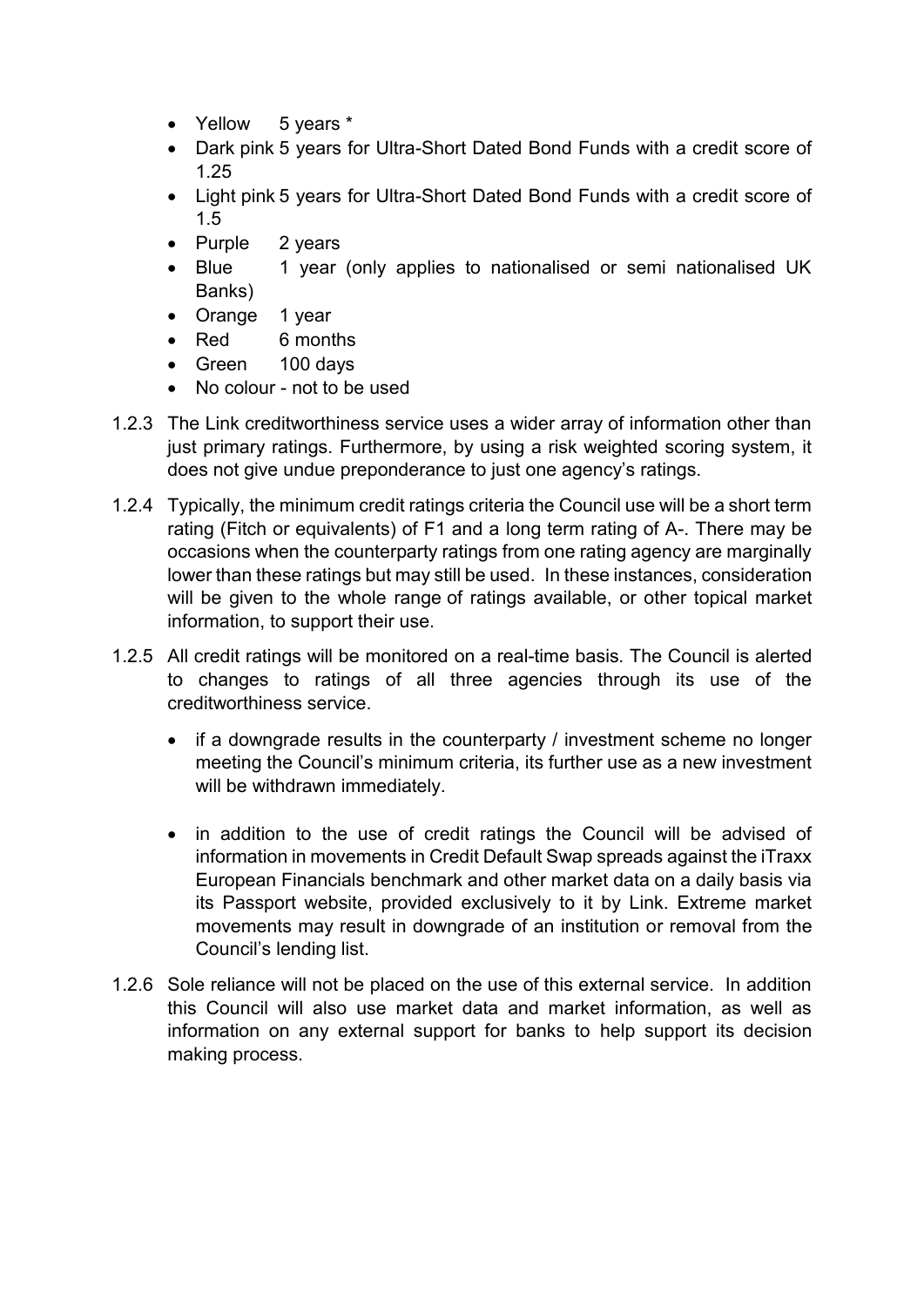|           | Pi1       | Pi2       |           | L.        |         |         |          | N/C    |
|-----------|-----------|-----------|-----------|-----------|---------|---------|----------|--------|
|           | りつに       | -- - - -  |           |           |         |         |          |        |
| Up to $5$ | Up to $5$ | Up to $5$ | Up to $2$ | $Jp$ to 1 | Up to 1 | Up to 6 | Up to    | No     |
| vears     | vears     | vears     | vears     | vear      | vear    | months  | 100 days | colour |

|                                                       | <b>Minimum credit</b><br>criteria/colour<br>band | <b>Limit per</b><br>institution<br>Max % of total<br>investments | <b>Maximum maturity</b>                                                   |
|-------------------------------------------------------|--------------------------------------------------|------------------------------------------------------------------|---------------------------------------------------------------------------|
| <b>DMADF</b>                                          | n/a                                              | 100%                                                             | 6 months                                                                  |
| <b>Money Market Funds</b>                             | <b>AAA</b>                                       | £6m                                                              | Daily liquidity                                                           |
| Cash Plus Funds/                                      | AAA, AA                                          | £6m                                                              | $T+1$ to $T+4$                                                            |
| Ultra short bond funds                                |                                                  |                                                                  |                                                                           |
| <b>CCLA Local Authorities</b><br><b>Property Fund</b> | Not credit rated                                 | £1.5m                                                            | No fixed maturity date<br>but will generally be<br>held for up to 7 years |
| <b>CCLA Diversified</b><br><b>Income Fund</b>         | Not credit rated                                 | £2m                                                              | No fixed maturity date<br>but will generally be<br>held for up to 7 years |
| <b>Local Authorities</b>                              | Yellow                                           | £6 million per<br>institution                                    | 5 years                                                                   |
| <b>Unsecured investments</b>                          | Yellow                                           |                                                                  | Up to 5 years                                                             |
| with banks and building<br>societies                  | Purple                                           |                                                                  | Up to 2 years                                                             |
|                                                       | <b>Blue</b>                                      |                                                                  | Up to 1 years                                                             |
|                                                       | Orange                                           | £6m<br>(£7m                                                      | for $\vert$ Up to 1 years                                                 |
|                                                       | Red                                              | Lloyds plc)                                                      | Up to 6 months                                                            |
|                                                       | Green                                            |                                                                  | Up to 100 days                                                            |
|                                                       | No Colour                                        |                                                                  | Not for use                                                               |
| Share capital in a body<br>corporate                  | N/A                                              | nil                                                              | N/A                                                                       |
| Loan capital in a body<br>corporate                   | N/A                                              | £0.36 million                                                    | N/A                                                                       |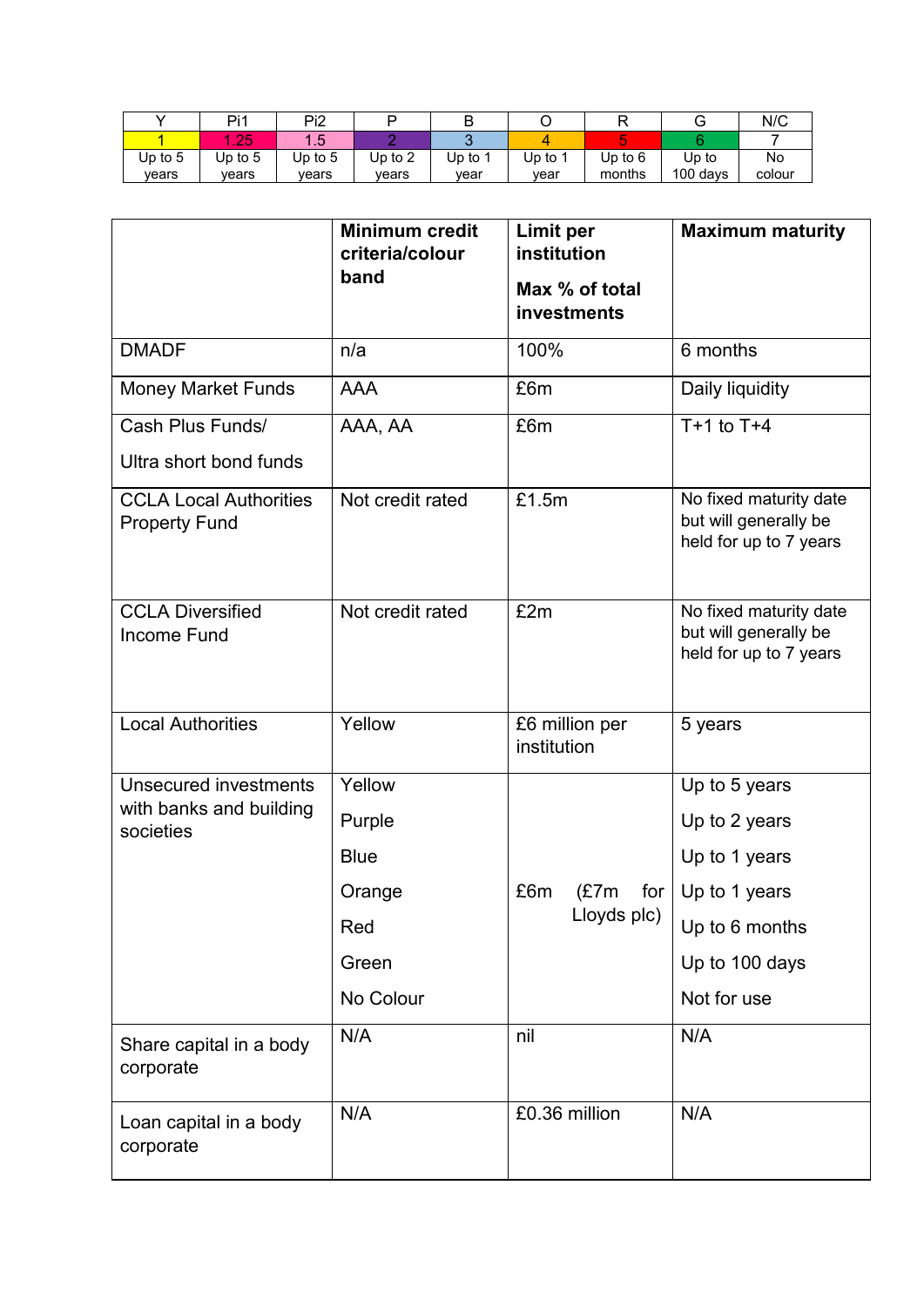## **Creditworthiness**

- 1.2.7 Significant levels of downgrades to Short- and Long-Term credit ratings have not materialised since the crisis in March 2020. In the main, where they did change, any alterations were limited to Outlooks. However, as economies are beginning to reopen, there have been some instances of previous lowering of Outlooks being reversed.
- 1.2.8 **CDS prices.** Although bank CDS prices (these are market indicators of credit risk) spiked upwards at the end of March / early April 2020 due to the heightened market uncertainty and ensuing liquidity crisis that affected financial markets, they have returned to more average levels since then. However, sentiment can easily shift, so it will remain important to undertake continual monitoring of all aspects of risk and return in the current circumstances. Link monitor CDS prices as part of their creditworthiness service to local authorities and the Council has access to this information via its Link-provided Passport portal.

## 1.3**Other Limits**

- 1.3.1 Due care will be taken to consider the exposure of the Council's total investment portfolio to non-specified investments, countries, groups and sectors.
	- a) **Non-specified investment limit.** The Council has determined that it will limit the maximum total exposure to non-specified investments as being £6.86 million of the total investment portfolio.
	- b) **Country limit.** The Council has determined that it will only use approved counterparties from the UK and from countries with a **minimum sovereign credit rating of AA**- (see Appendix C2).
	- c) **Other limits.** In addition:
		- no more than £6 million will be placed with any non-UK country at any time;
		- limits in place above will apply to a group of companies;
		- sector limits will be monitored regularly for appropriateness.
- 1.3.2 **Loans.** In accordance with the Statutory Guidance on Local Government Investments, a local authority may choose to make loans to local enterprises, local charities, wholly owned companies and joint ventures as part of a wider strategy for local economic growth.

The Council can make such loans whilst continuing to have regard to this guidance, subject to the following requirements of the Council's strategy, being:-

- i) Total financial exposure to these type of loans is proportionate;
- ii) The Council uses an allowed "expected credit loss" model for loans and receivables as set out in International Financial Reporting Standard (IFRS)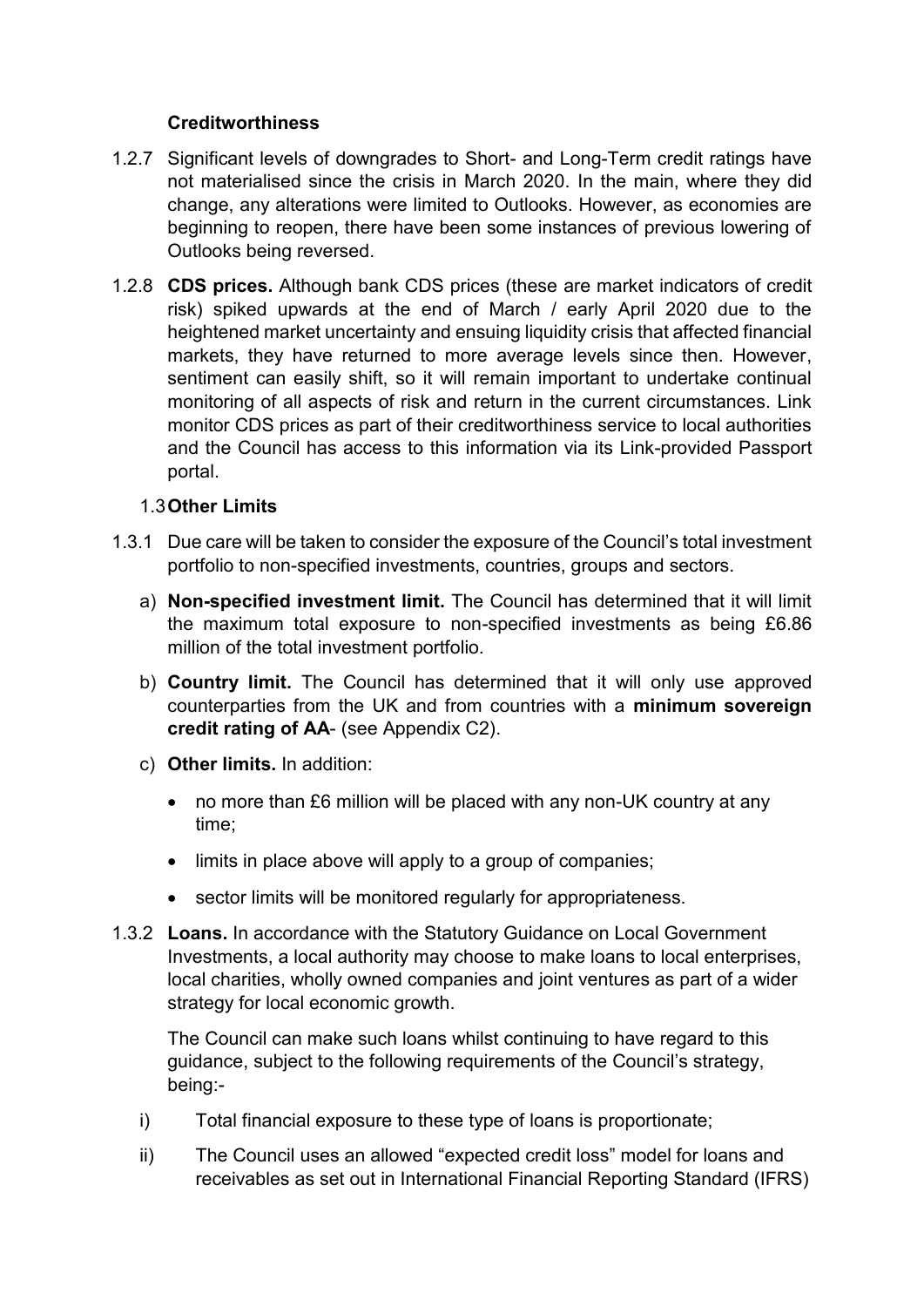9 Financial Instruments as adopted by proper practices to measure the credit risk of its loan portfolio;

- iii) The appropriate credit control arrangements to recover overdue repayments are in place; and
- iv) The local authority has formally agreed the total level of loans by type that it is willing to make and the total loan book is within the self-assessed limit.

## 1.4 **Investment Strategy**

- 1.4.1 **In-house Funds**. Investments will be made with reference to the core balance and cash flow requirements and the outlook for short-term interest rates (i.e. rates for investments up to 12 months). Greater returns are usually obtainable by investing for longer periods. While most cash balances are required in order to manage the ups and downs of cash flow*,* where cash sums can be identified that could be invested for longer periods, the value to be obtained from longer term investments will be carefully assessed.
	- If it is thought that Bank Rate is likely to rise significantly within the time horizon being considered, then consideration will be given to keeping most investments as being short term or variable.
	- Conversely, if it is thought that Bank Rate is likely to fall within that time period, consideration will be given to locking in higher rates currently obtainable, for longer periods.
- 1.4.2 **Investment Returns Expectations.** The Bank Rate increased to 0.75% in March 2022 and forecasts include an increase of 1.25% in November 2022.
- 1.4.3 **Investment treasury indicator and limit** total principal funds invested for greater than 365 days. These limits are set with regard to the Council's liquidity requirements and to reduce the need for early sale of an investment, and are based on the availability of funds after each year-end.
- 1.4.4 The Council is asked to approve the following treasury indicator and limit:

| <b>OPPUT INITIO PHILOPUL SUITS INTOSICATOL IONGUL GRUP COO GATS</b>                          |            |            |            |  |
|----------------------------------------------------------------------------------------------|------------|------------|------------|--|
|                                                                                              | 2022/23    | 2023/24    | 2024/25    |  |
| Principal sums invested<br>for longer than 365 days                                          | £3,500,000 | £3,500,000 | £3,500,000 |  |
| Current investments as at<br>31.01.22 in excess of 1<br>maturing in<br>each<br>year<br>year* | £3,500,000 | £3,500,000 | £3,500,000 |  |

## **Upper limit for principal sums invested for longer than 365 days**

 *\*Monies already invested in the CCLA Property Fund (£1.5 million) and the CCLA Diversified Income Fund (£2 million)*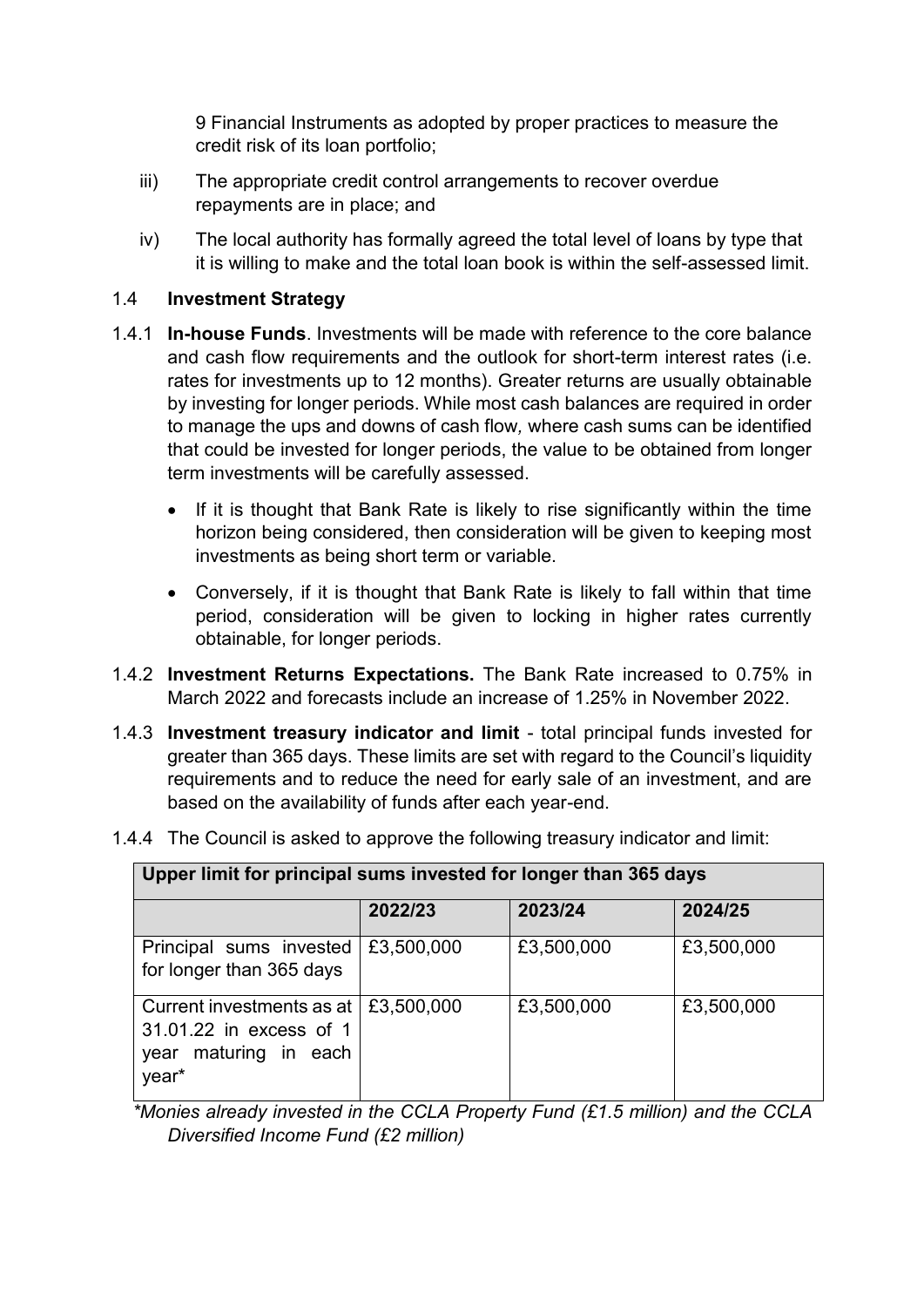- 1.4.5 For its cash flow generated balances, the Council will seek to utilise its money market funds and short-dated deposits, (overnight to 100 days), in order to benefit from the compounding of interest.
- 1.4.6 The Council's investments are predominantly sterling-denominated term deposits. These are not long-term investments that are specifically used by financial institutions to "on-finance" projects, but used as part of day-to-day cash flow balances. The Council also does not make equity investments in financial institutions.

#### 1.5 **Investment Performance / Risk Benchmarking**

1.5.1 The Council will use an investment benchmark to assess the investment performance of its investment portfolio of the Sterling Overnight Interbank Average rate (SONIA).

#### 1.6 **End of Year Investment Report**

1.6.1 At the end of the financial year, the Council will report on its investment activity as part of its Annual Treasury Report.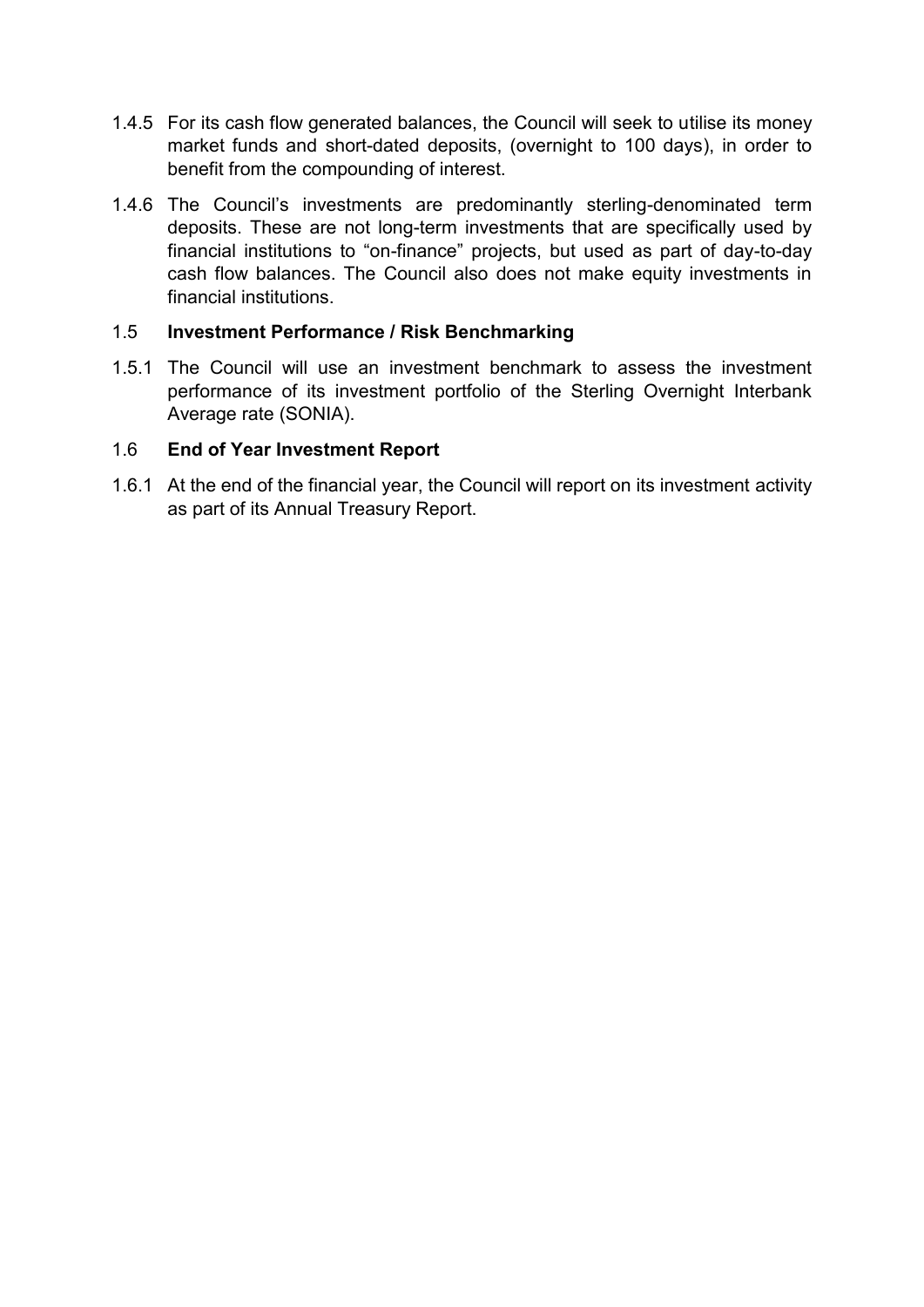## **APPENDIX C1**

## **Treasury Management Practice (TMP1) – Credit and Counterparty Risk Management**

## **Specified Investments**

All such investments will be sterling denominated, with **maturities up to a maximum of 1 year**, meeting the minimum 'high' quality criteria where applicable.

|                                               | <b>Minimum</b><br>credit criteria<br>/ colour band | Max % of total<br>investments/£<br>limit per<br>institution | Max. maturity period |  |
|-----------------------------------------------|----------------------------------------------------|-------------------------------------------------------------|----------------------|--|
| DMADF-UK<br>Government                        | N/A                                                | 100%                                                        | 6 months             |  |
| <b>Money Market Funds</b>                     | <b>AAA</b>                                         | £6,000,000 per<br>fund                                      | Liquid               |  |
| <b>Ultra Short Dated Bond</b><br><b>Funds</b> | <b>AAA</b>                                         | £6,000,000                                                  | Liquid               |  |
| Local authorities                             | Yellow                                             | £6,000,000 per<br>institution                               | 12 months            |  |
|                                               | <b>Blue</b>                                        |                                                             | Up to 1 Year         |  |
| Term deposits with                            | Orange                                             | £6,000,000 per                                              | Up to 1 Year         |  |
| banks and building<br>societies               | Red                                                | institution<br>(£7,000,000 for                              | Up to 6 months       |  |
|                                               | Green                                              | Lloyds)                                                     | Up to 100 days       |  |
|                                               | No Colour                                          |                                                             | Not for use          |  |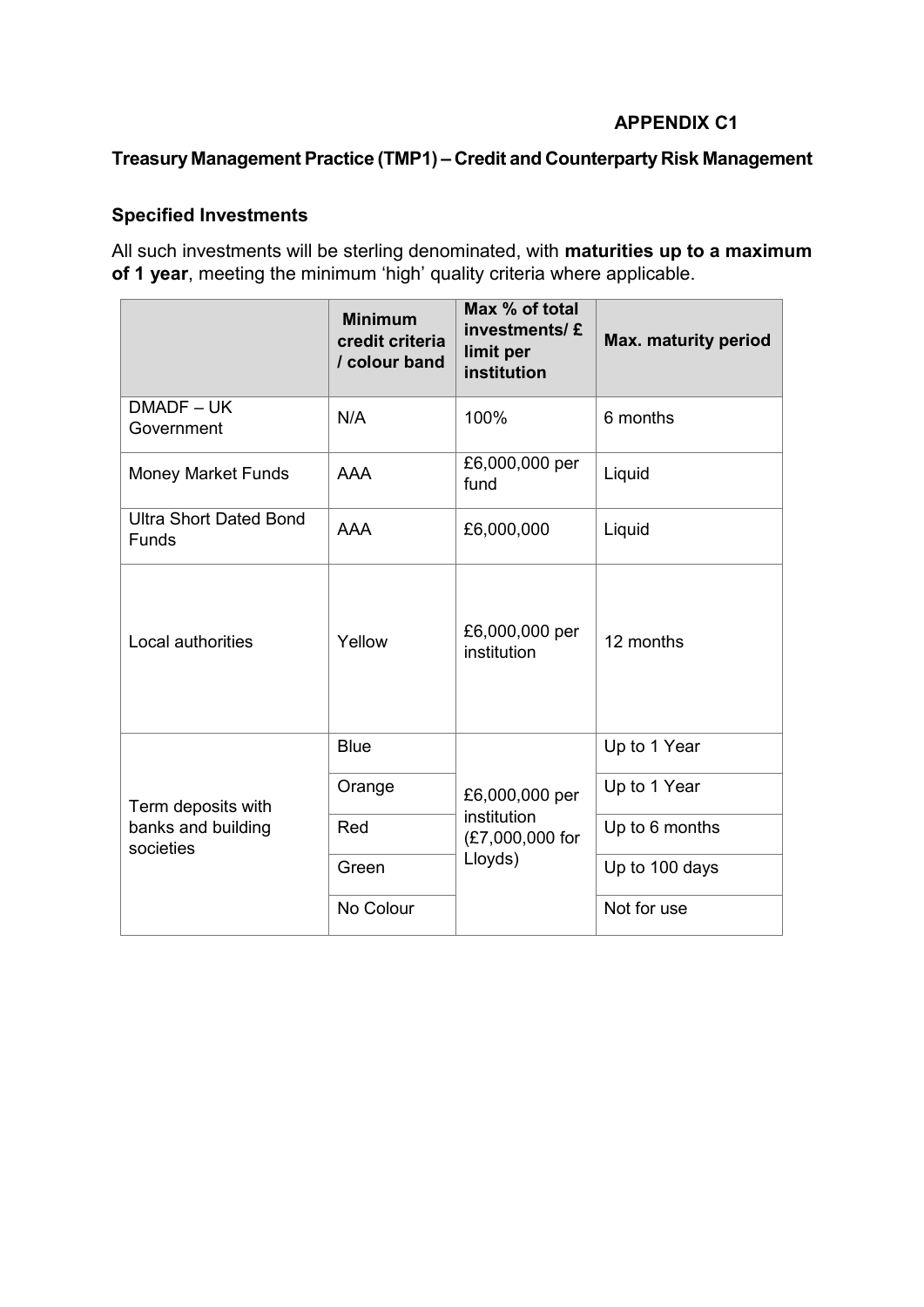## **Non-Specified Investments**

Investment instruments with less high credit quality, may be for periods in excess of one year, and/or are more complex instruments which require greater consideration by Members and officers before being authorised for use. The Council's CCLA Property Fund investment (£1.5m) and CCLA Diversified Income Fund investment (£2m) are the only investment types that the Council has which meets the definition of a non-specified investment.

The limits shown below for share capital and loan capital are the maximum limits for this investment type.

|                                                                       | <b>Minimum</b><br>credit criteria<br>/ colour band | Max % of total<br>investments/£<br>limit per<br>institution | Max. maturity period                                             |
|-----------------------------------------------------------------------|----------------------------------------------------|-------------------------------------------------------------|------------------------------------------------------------------|
| <b>Property Investment</b><br>Funds - CCLA                            | N/A                                                | £1,500,000                                                  | No fixed maturity date<br>but will generally be<br>up to 7 years |
| Diversified Income Fund<br>$-$ CCLA                                   | N/A                                                | £2,000,000                                                  | No fixed maturity date<br>but will generally be<br>up to 7 years |
| <b>UK Government Gilts</b>                                            | Yellow                                             | £3,000,000                                                  | 5 Years                                                          |
| Share capital in a body<br>corporate (See note 1<br>and note 2 below) | N/A                                                | nil                                                         | N/A                                                              |
| Loan capital in a body<br>corporate (See note 1<br>and note 2 below)  | N/A                                                | £360,000                                                    | N/A                                                              |
| <b>TOTAL</b>                                                          |                                                    | £6,860,000                                                  |                                                                  |

**Note 1.** The use of these instruments will be deemed to be capital expenditure, and as such will be an application (spending) of capital resources. Revenue resources will not be invested in corporate bodies. The Council will seek further advice on the appropriateness and associated risks with investments in these categories.

**Note 2.** The Executive report on 28 January 2021 set out the details of a secured loan of up to £360,000 for seven years.